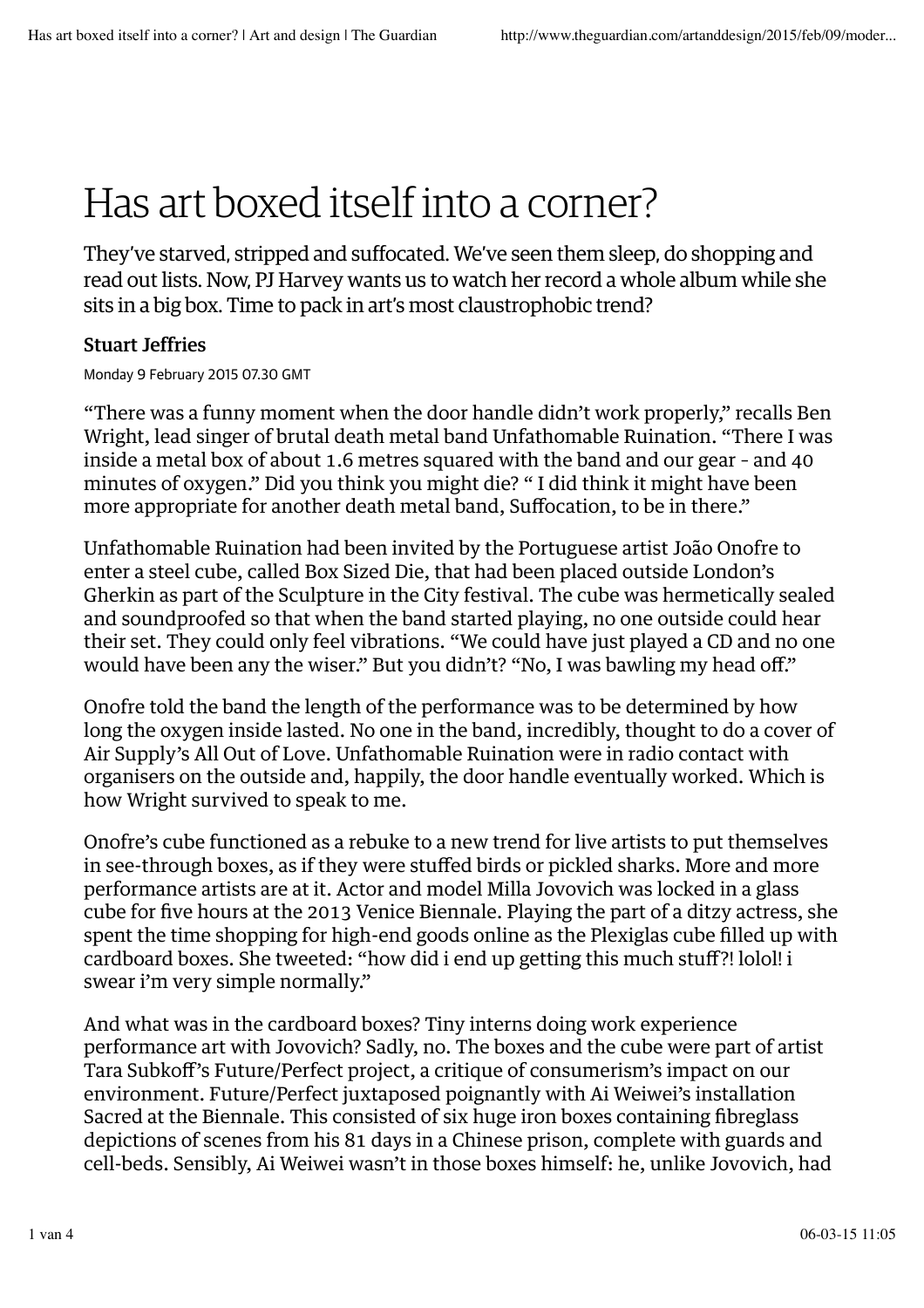a bit of previous with unsimulated incarceration.

Late last year, an Australian reworking of Ibsen's The Wild Duck, shown at the Barbican, put its actors inside a Perspex box as TV monitors registered the precise time everything took place. But, as with Jovovich, there was microcosm within macrocosm – this time, a little Perspex box with water and a live duck symbolising something or other. And right now PJ Harvey, like a perp in custody, is recording her new album on the other side of a sheet of one-way glass in the basement of London's Somerset House. "It is like watching zoo creatures. You want to poke them with a stick, make them do stuff, screw and eat each other," wrote the Guardian's art critic Adrian Searle. Harvey told one interviewer: "You have to go through dull moments to get to the goods." Well, you might have to, PJ, but do we? To be fair, it could have been worse: had PJ been a painter, spectators might find themselves literally watching paint dry.

Someone somewhere is doubtless already writing a tiresome thesis about today's S&M consumerist-voyeurist ethos. Certainly, in today's Plexiglas faceoff between artist and audience, it's the latter that blinks first. Sure, we have a 24/7 surveillance society, realising in CCTV the all-seeing panopticon that Jeremy Bentham imagined and Michel Foucault theorised, but sometimes even security guards nod off. Perform, monkey boy, damn you, one feels like yelling at these artists.

In 1988, Leigh Bowery preened, posed and lounged on a couch in a range of fetish outfits at the Anthony D'Offay Gallery. It proved, among other things, to be a shop window for his talents: Lucian Freud saw the fleshy Australian performance artist ("I found him perfectly beautiful") and made him his latest muse.

And then there was Tilda Swinton, who spent 15 hours in a vitrine at London's Serpentine Gallery in 1995, seemingly asleep. "I am lucky," said Swinton. "I have a very strong and convenient bladder." It was a remark that made me think of when Spinal Tap played Rock'n'Roll Creation, each member emerging from pods, Invasion of the Bodysnatchers-style. But the bassist's got stuck. Did he have a strong bladder, the world wondered, as roadies hammered at his pod doors and then tried to burn it open with oxyacetylene torches? Unacceptably, history has no answer to those questions.

Thankfully, Swinton survived to reprise her performance of The Maybe at New York's Museum of Modern Art in 2013. A notice by the installation read: "The Maybe 1995/2013. Living artist, glass, steel, mattress, pillow, linen, water and spectacles." The superb headline from the New York Post? "More in snore!" What was The Maybe about? Satire on celebrity? Actor "resting" between gigs? "The meaning of the piece has nothing to do with me," said Swinton, who collaborated on it with artist Cornelia Parker. "It is entirely in the eye of the beholder."

True, but some beholders were upset. "It was like the end of Snow White, when she's lying in a glass box," art lecturer Martina Margetts told the Independent after visiting the Serpentine. "It was a bit unnerving. There were children crying, they didn't know if she was dead or alive." You made children cry, Tilda. Happy now?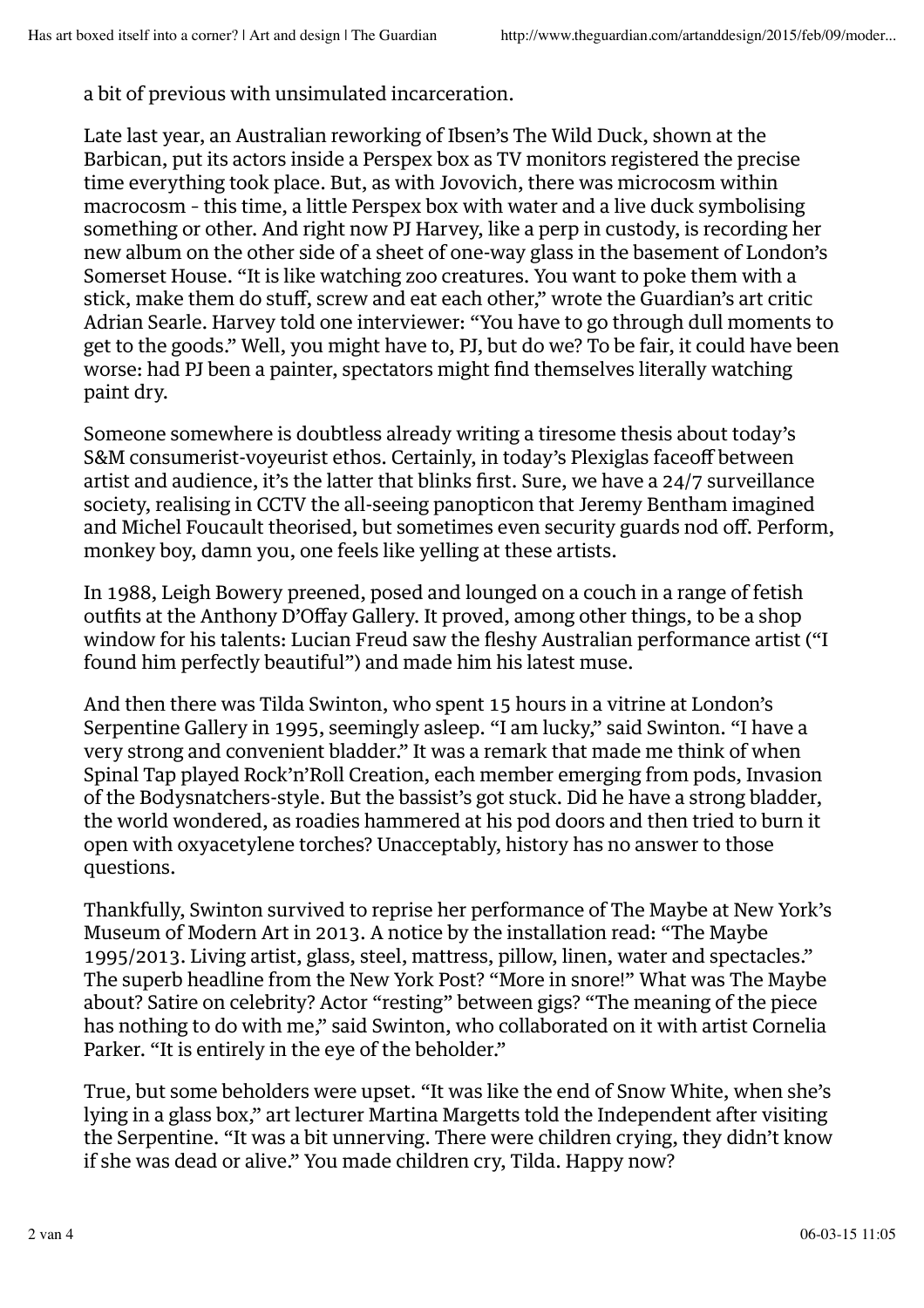The late British fashion designer Alexander McQueen induced writer Michelle Olley to lie naked in a glass box in 2001 as the coup de theatre of a fashion show. Olley agreed and wrote a diary about her experience, including the following entry: "Apparently Gwyneth Paltrow's coming. GWYNETH PALTROW'S GOING TO SEE MY BITS!!!"

After Olley survived exposure to fashionistas while naked in a confined space with flying moths ("I wanted my knickers back on pronto"), she ran across Isabella Blow. Olley recalled the late magazine editor congratulating her on her performance, saying it "said something about me being Poseidon, the fish god – the beardy tridentcarrying half-man, half-fish god, which puzzled me. I told her I thought I was more in the paganistic, full-moon Celtic style Venus of Willendorf mould – those lumpy female figures that keep popping up on Palaeolithic burial sites." Nobody has that sort of conversation after the launch of Debenhams' autumn knitwear range.

Two years later, David Blaine hung without food in a box suspended in mid-air beside the Tower of London for 44 days. Inspired by Kafka's short story The Hunger Artist, Hermann Hesse's Siddartha and, possibly, his burgeoning love handles, Blaine fasted while people hurled food and abuse at him. "I think it was a natural reaction," said Blaine sweetly. "People didn't know if it was real – was I cheating, was I secretly eating food, was I sneaking in and out? They were confused. Without their reaction, you really had nothing. I had friends ready to throw stuff at me in case nobody did that, in case it didn't happen on its own."

The following year, 16 performance artists took shifts to sit at desks inside a glass box in Trafalgar Square and read out lists of years for seven days and nights. "We want people to watch and think about the meaning of human existence and consciousness and mortality," said Margot Heller, director of the South London Gallery. Not since that yawnsomely long tracking shot of a traffic jam in Jean-Luc Godard's film Weekend has boring your audience been so attention-sappingly deployed as an art tactic.

Last year, Dutch artist Dries Verhoeven put himself in a glass box inside a Berlin theatre, soliciting strangers on gay hook-up app Grindr. The resultant conversations with Grindr users were projected on to a screen outside in a public square. One of the first people to respond later released a statement on Facebook calling the project "digital rape" because he hadn't known the conversation would be broadcast. Soon after, Verhoeven ended the project, but not before unwittingly posing a topical question: in a 24/7 surveillance society, where omniscience isn't just God's thing, what should be private?

Also in Berlin last year, the Jewish museum staged a show called The Whole Truth … Everything You Always Wanted to Know About Jews, in which Jewish volunteers sat in glass boxes and answered visitors' questions. "I feel a bit like an animal in the zoo," said Ido Porat, the first volunteer to sit in the box, "but in reality, that's what it's like being a Jew in Germany."

Journalists noted that putting Jews on display in glass boxes was reminiscent of the bulletproof glass box that held the Nazi mass murderer of Jews, Adolf Eichmann,